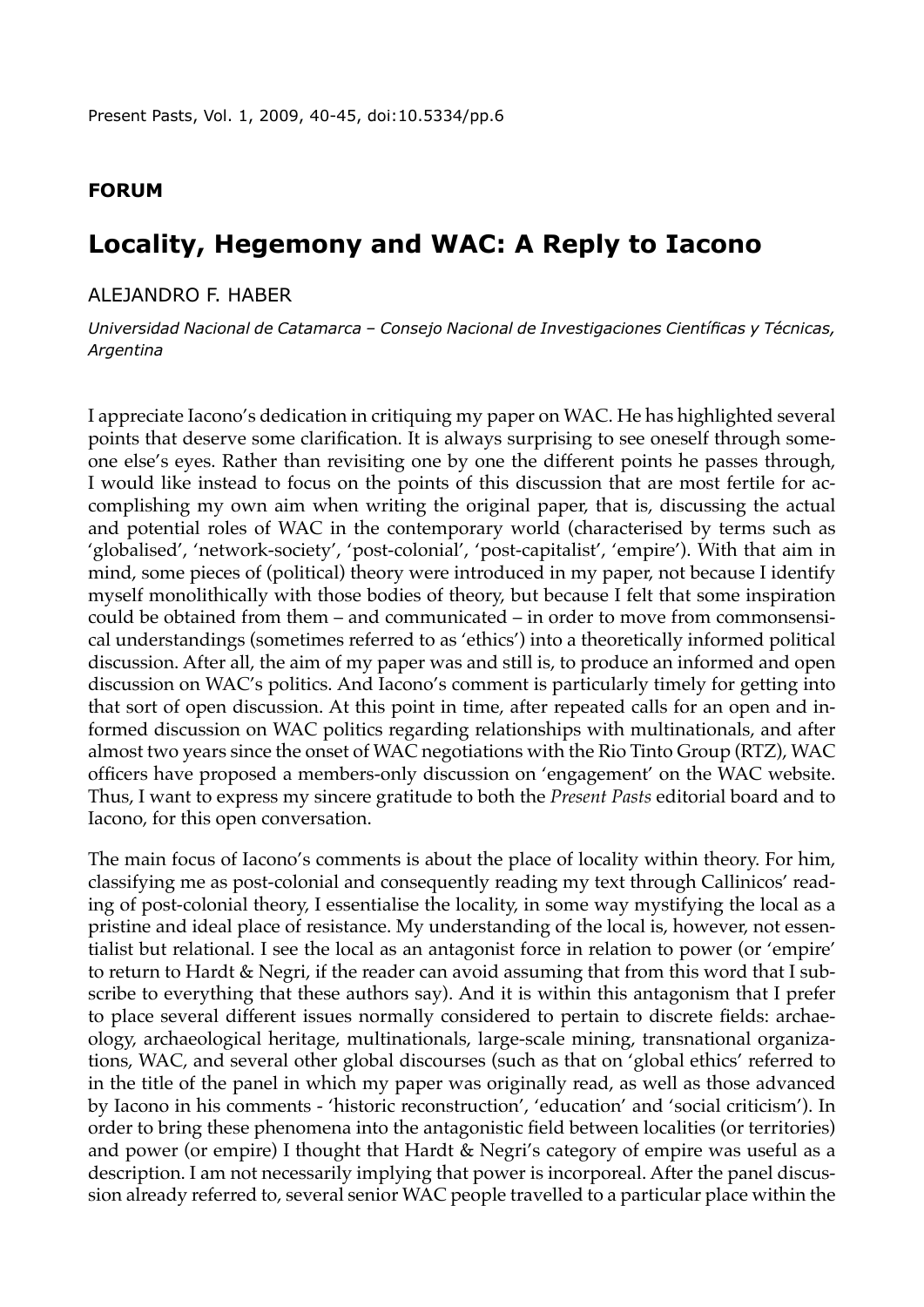Business School in the city of Melbourne in order to have a meeting with RTZ people. Alternative places where one could find RTZ would be their mining areas, for example those in my own country, near to the place from which I departed for Melbourne; but the fact that not those areas but Melbourne was selected as a suitable venue is probably related to a difference that is not reversible, but colonial. Even if power has its particular locales, it wants to be represented as incorporeal and global, thus escaping from being geopolitically analysed (Mignolo 2003). In fact, the central argument of my paper is that in order to discuss ones role (as an archaeologist, an inhabitant, a WAC member, a community member, a political actor, etc.) in the contemporary world, the geopolitics of both ones place (locality as a place of life and territory as a place of counter-power) and power (*via* the localization of global discourses) should be seriously considered both in their epistemic and socio-economic dimensions.

In regard to Localizing WAC, I noticed at least two broad tendencies within the organization almost two years ago (Haber 2008, a text prepared for a forum on WAC/RTZ negotiations to be published in *Archaeologies, The Journal of the World Archaeological Congress,* but eventually censored by WAC officers). One tendency, already governing WAC, is building it into a centralized organization, technically managed (even using technical business management vocabulary), and ready to interact as a global organization on archaeological heritage with other global organizations (academic organizations, multilateral governmental organizations, and multinational corporations) in assessing different kind of interventions in particular locales. Regarding the mining corporation, it was about assessing (indigenous) community relations in order to facilitate extractive projects (or, as the company's wording went, to act as 'trusted brokers').

Another tendency that I noted was that WAC has, as well as a place in the organization of imperial power, also a potential place in the mobilization of counter-power. And that potential leads to thinking of WAC according to a network-model, more as WAC was during the first 20 years following its creation in 1986. The potential of a network-based model for WAC is, as I wrote in the paper, its capacity for networking horizontal connectedness between particular localities, thus enhancing their resistance to imperial power and their capacity for building different sets of world living conditions. This potential is of great importance for the geopolitical South, for while each place in the south is connected to the North, South-South connections are far less common and more difficult to establish. As the WAC Dublin conference showed, while the majority of WAC members are not actively situated in either of these polar positions, they nevertheless contribute consensus to the building of a hegemonic position. And, as Iacono's text exemplifies, this consensual contribution towards an hegemonic position is facilitated because the set of discursive tropes and symbols mobilized by the hegemonic position within WAC are already hegemonic in the social life of the geopolitical North (and in part of the South as well). In fact, it is from the North that the hegemonic symbols and beliefs – such as the concept of lineal history (also reproduced by Hardt & Negri), education as transference of knowledge, science as an ideal form of knowledge, as well as particular bodies of theory such as Marxism – have been exported to the rest of the world. Although this hegemonic place likes to see itself (and to be seen by others) as general, global, universal, as is the case with imperial power, it should really be localized in particular localities, and shown to be as provincial as it is in reality.

Given that such hegemonic place assumes the position of normality (that is, is monotopic, in that it doesn't recognize another place of utterance but itself), any voices that speak from outside of it – such as my paper – produce a kind of perturbation (Mignolo 2001). This perturbation cries out to be subdued through classification (that is, allocating a piece of thought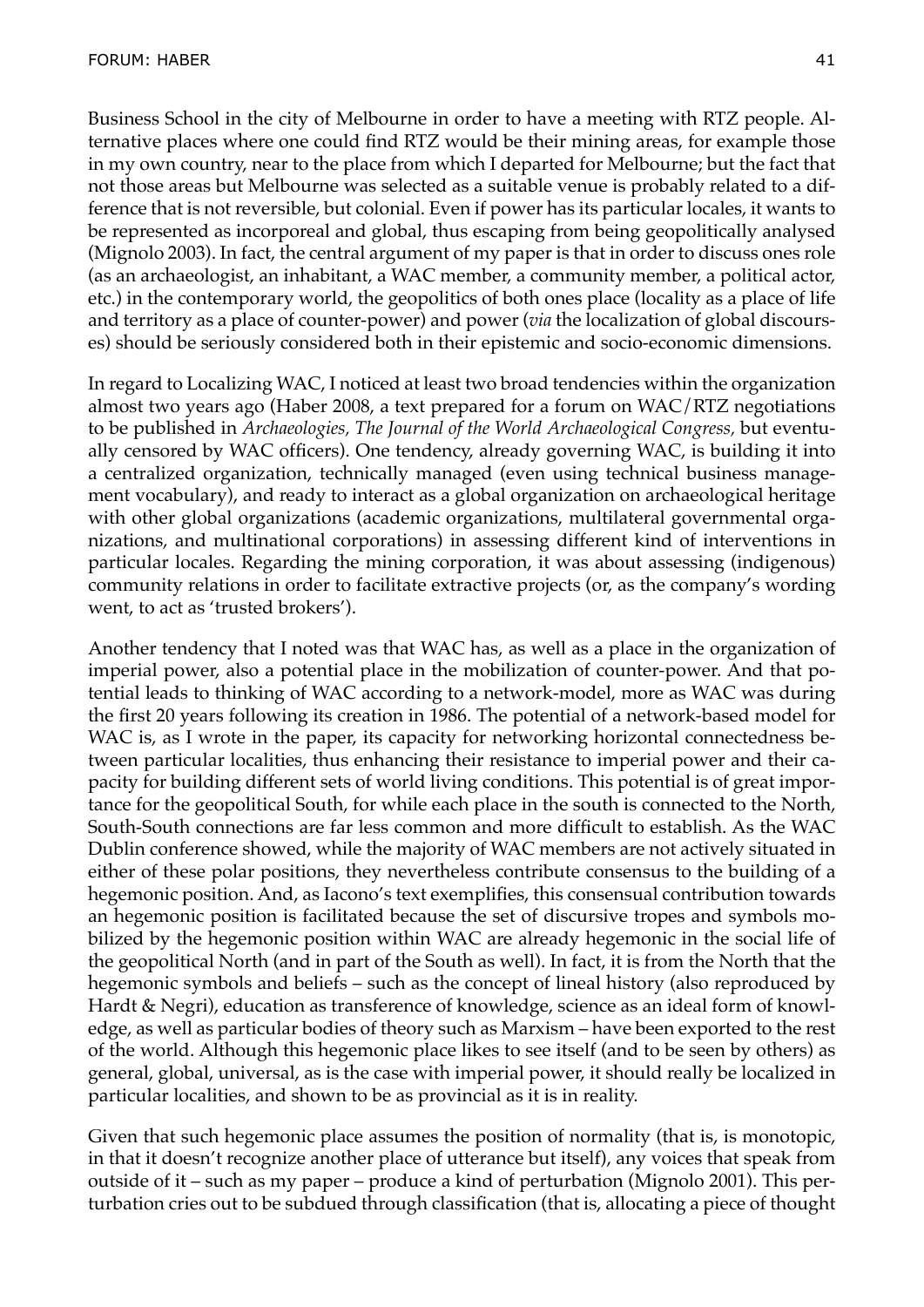to a particular, named pigeonhole), border-guardianship (noting the distance between outer voices and the 'normal' disciplinary stream, e.g. recalling the 'true' aims of archaeology) and disciplining (assessing the presence or absence of authority-resources, such as references to canonical texts, usually written in the dominant languages in metropolitan universities). Fear of perturbation makes that any resistance to these disciplinary strategies (in short, dissent) tends to be seen as abnormality and abjection (Butler 2002). This is an important issue given that one central premise of an organization like WAC is that everybody should develop and maintain the capacity to enter into a conversation across difference. Thus, a close examination of the constitution of hegemonic positions regarding what archaeology is and should be in the present world is needed in order to create the conditions for a true world conversation. As is usually the case with hegemonic positions, while representing themselves as universal they develop a blindness towards dissenting positions, that is positions that are not simply different to the mainstream in seeing the world differently, but that are constituted within the difference, i.e. they see the world from another place, and this place is the difference. Neglecting the critical consideration of this blindness of hegemonic, geopolitically northern archaeology in regard to dissenting positions, would diminish, and even put an end to, the possibilities of building WAC into a platform for a world conversation, which means listening to each other on an equal basis even if constituted on the other side of colonial difference. It is worth recalling that this was at the very heart of WAC at its creation in 1986, and a regeneration of WAC in alignment with this core aim should accompany changing conditions in the world at large.

Iacono labels me as postcolonial, and I have already been labelled as marxist in Australia and as post-processual in South America. It is interesting that these labels say much more about those who need to label that about myself. Due to being unable to accept the inherent instability of theory, it is quite commonly the case that metropolitan (either leftist or rightist) theory is used as a symbol of identity, a fantasy of stability in our intellectual relationship with the world: a stable and seductive place of normality from where the world can be thought of, and written about, without the need to account for the constitutive colonial difference. From such a place one could easily condemn the operation of a multinational mining corporation because of its questionable procedures regarding ecological depletion and government corruption, and yet at the same time fail to connect those issues to the basic fact of a renewed phase of capitalist expansion (or imperialism, in Lenin's sense) that consists of new forms of colonial exploitation of the land resources of 'disadvantaged countries' (using WAC's classificatory schema).

A world organization such as WAC assumes a classification in terms of advantaged and disadvantaged countries to be stable enough, while remaining unable to see that both advantage and disadvantage are causally produced, one because of the other. More to the point, neither of them is geographically distributed in countries, but geopolitically constituted in colonial relations. Within which classification do immigrant poor populations in Europe, Australia and US belong? Are they from an advantaged or disadvantaged 'country'? Going further, one of the factors in the production of the colonial experience, besides the movement and the exportation of capitalism, is the exporting of beliefs and knowledge, whose condition is the assumption that there are both peoples in possession of (correct) knowledge and peoples lacking that knowledge. The WAC program *Archaeologists Without Borders*, celebrated by Iacono, (described on the WAC web site as "a unique endeavor that supports archaeological education and training in economically disadvantaged countries"), assumes that there are countries with and countries without the relevant archaeological knowledge. By assuming that there are countries – disadvantaged ones – where the inhabitants lack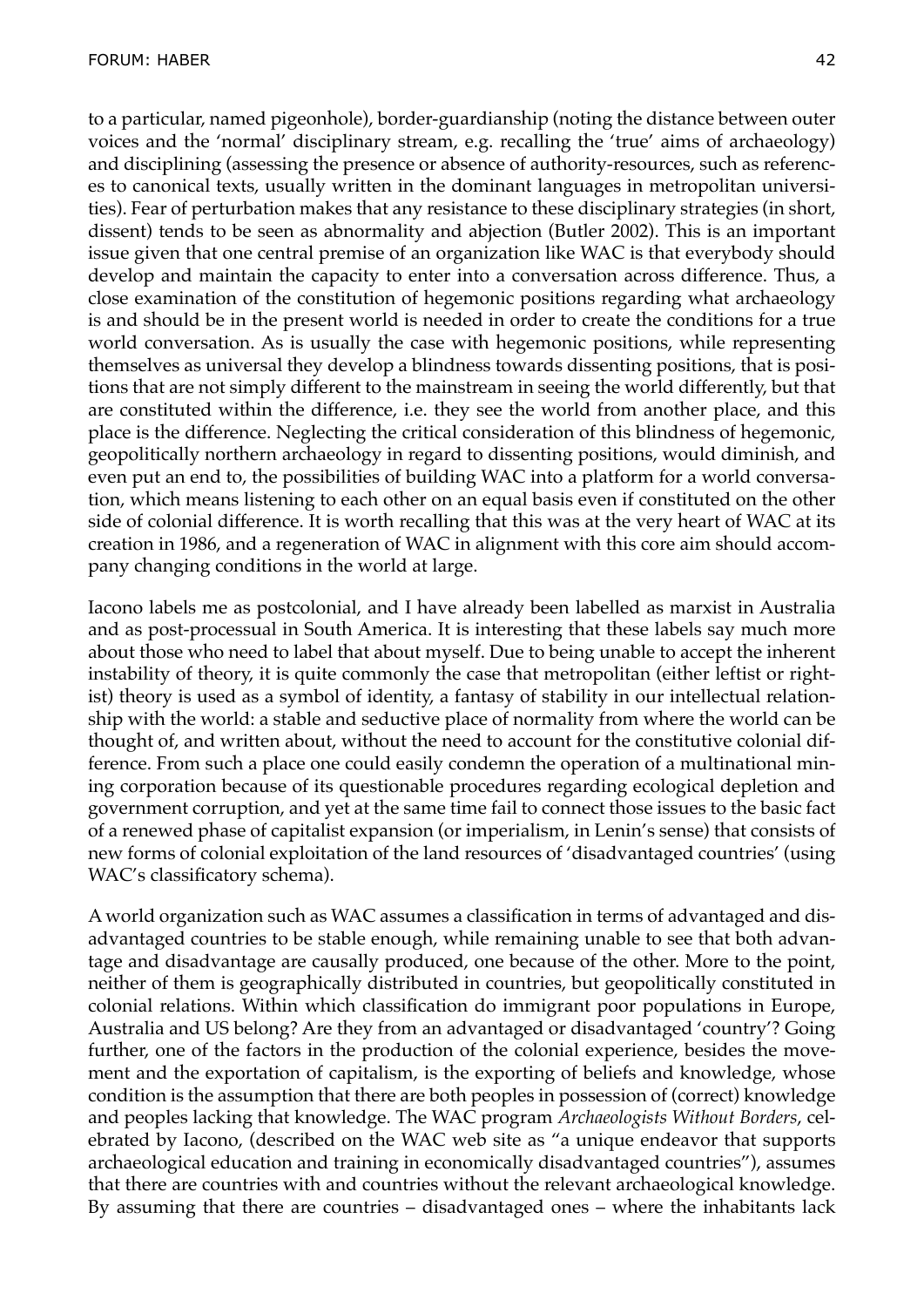some kind of knowledge about their past, ancestors and places, WAC addresses itself as a Northern and hegemonic place – literally, advantaged – that fails to acknowledge other ways of knowledge, other epistemes, of the past. Such epistemic violence transforms possible scenarios of mutual listening into a transference of the 'correct' knowledge to others, in order to make future conversations fluid enough in the normal language of the discipline. It is timely to recall that WAC, a non- 'only for archaeologists', worldwide archaeological organization, has been known for its original leadership in promoting communication across and beyond disciplinary boundaries, with particular emphasis on descendant communities. Not by chance, but probably because WAC is now tending towards one side of the colonial difference, one cannot find a parallel program for training economically advantaged countries in developing sensitivity towards their role in producing economic disadvantage in the rest of the world, and training advantaged countries' archaeologists to develop a sense of locality in their writing and provinciality in their theories and disciplinarily-assumed truths. Maybe a program on 'Borders For Archaeologists' would contribute to the capacity of WAC (and hegemonic archaeology) to acknowledge dissenting positions (precisely those that are being raised on the other side of the borders of the North, that is, in the geopolitical South).

Trans-national mining corporations operating in my country extract several times more mineral material from it than is consumed by it, and also consume more energy themselves than the country's energy deficit. They also spoil much more fresh water than that needed to transform the arid lands in which they mine into fertile gardens able to feed the country's population. It would be of great benefit to people in 'disadvantaged countries' if 'advantaged countries' were to learn to waste less resources and invest less money in 'developing' others' lands, and for their intellectuals (including archaeologists) to learn that their views of how the world and history work are nothing other than provincial discourses that are transformed into colonial ideology when represented as universal and exported to the rest of the world.

My position regarding trans-national mining at home is not dependent on the acceptance of history as being based on a time-line, as Iacono suggests, but is much more closely related to a sense of life (including intellectual and academic life) intimately related to place, together with the counter-power vision rooted in that territorial border thinking.

I don't agree with Iacono's (and many others') definition of archaeology's aim as "agreed historical reconstruction", because I disagree with both the content and the form of his definition, which I see as intimately related to an hegemonic imperial standpoint. The western theory of history implied in 'historical reconstruction' is the very ideology that has supported every kind of colonial discourse and project since the fifteenth century. Globalization, development, enlightenment, evangelization, are nothing but different forms of the civilizing project once and again recapitulated throughout the already long history of European empire, all dependent on the assumption that history moves along a line of time that is homogenous and in a vacuum, towards a future on that same time line. I find that the Marxist writer Walter Benjamin's sixth thesis on history is clear enough about this issue:

> Articulating what is past does not mean recognizing "how it really was." It means taking control of a memory, as it flashes in a moment of danger. For historical materialism it is a question of holding fast to a picture of the past, just as if it had unexpectedly thrust itself, in a moment of danger, on the historical subject. The danger threatens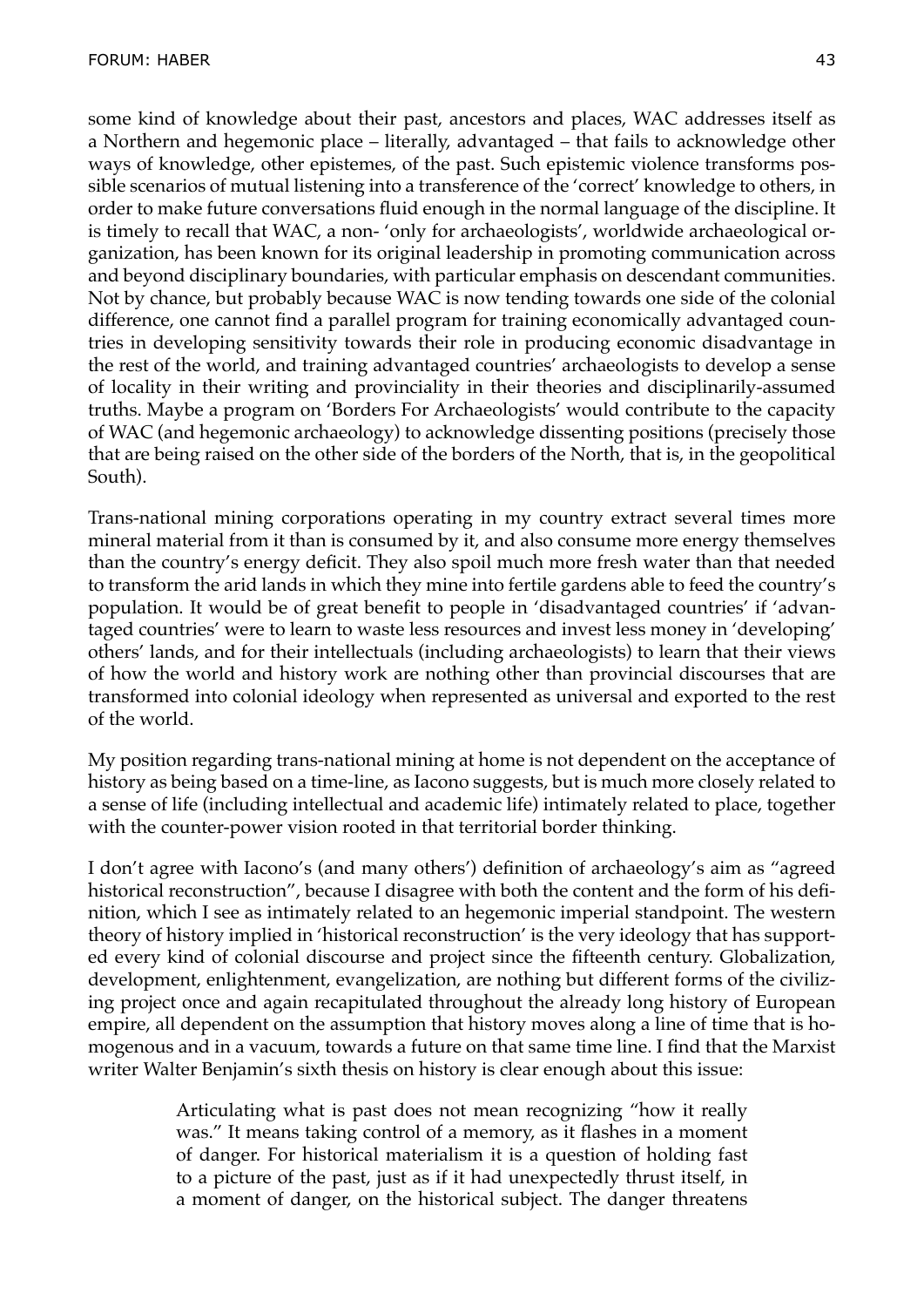the stock of tradition as much as its recipients. For both it is one and the same: handing itself over as the tool of the ruling classes. In every epoch, the attempt must be made to deliver tradition anew from the conformism which is on the point of overwhelming it.

#### (Benjamin 1959, Thesis VI).

I also disagree because I don't share the view that a consensus is needed; given that we are constituted in difference and that I make of difference the place from where I think, I prefer the idea of an antagonist diversity. In disagreeing I guess that either I should be excluded from the realm of the discipline or 'historical reconstruction' should be acknowledged as something archaeology cannot agree upon. This is not an oxymoron, but an exposition of the hegemonic position of fantasmatic (in)stability (Žižek 1992): given the impossibility of universality of the need for agreement, in the sense that I cannot be reasonably forced to agree (which would be, in this case, oxymoronic), antagonism cannot be sutured by an imagined consensus. Archaeology is, as I see it, much more related to the conditions of territoriality (in the sense of counter-power articulations of life relations to land), than to some agreeable historical reconstruction:

> … the only writer of history with the gift of setting alight the sparks of hope in the past, is the one who is convinced of this: that not even the dead will be safe from the enemy, if he is victorious. And this enemy has not ceased to be victorious…

#### (Benjamin 1959, Thesis VI).

It is not at all surprising that from the place of hegemony, 'epistemological discussions' concerning epistemic violence are already considered to be 'worn out', as this is a feature of Northern monotopical blindness. Instead, it is necessary to re-open the epistemological (and theoretical and political) debate when one's place is counter-hegemonical. 'Epistemic violence' is a concept that concerns the darker and unrecognized side – and condition – of colonialism; it means the denegation of local (colonized) knowledge as relevant, and local forms of accessing knowledge as valid. This epistemic violence, the epistemic side of colonialism that was called the 'coloniality of power' by the Peruvian sociologist Aníbal Quijano (1992), includes different kinds of strategies, including where academic/scientific Western knowledge that sees itself as the universally recognized, privileged form of knowledge, a privilege everybody is expected to 'forcibly agree upon'. In regard to the archaeological discipline, there is probably too much more to talk about than could fit within the size of this comment; but to disregard that discussion as 'worn out' only has the effect of reproducing the systematic deformation from which epistemic violence is exerted.

In the absence of a consensus (either because it is considered an aim to be realized in the future or because it is considered undesirable), what could the standpoint of a social criticism be? That point, which Iacono poses as the touchstone for the justified need of a an aim such as 'archaeology as agreed historical reconstruction', leaves his own argument in a vacuum or, even more, as posed from a point of history that is at the same time a point outside history. On behalf of whom can one claim to be at that point from where social criticism can be uttered, regarding a history that is a matter to be reconstructed and eventually agreed upon in the future? Certainly, the ability to put oneself in a place from which society and history can be judged in a way that we think can be agreed upon, (that is, inter-subjectively